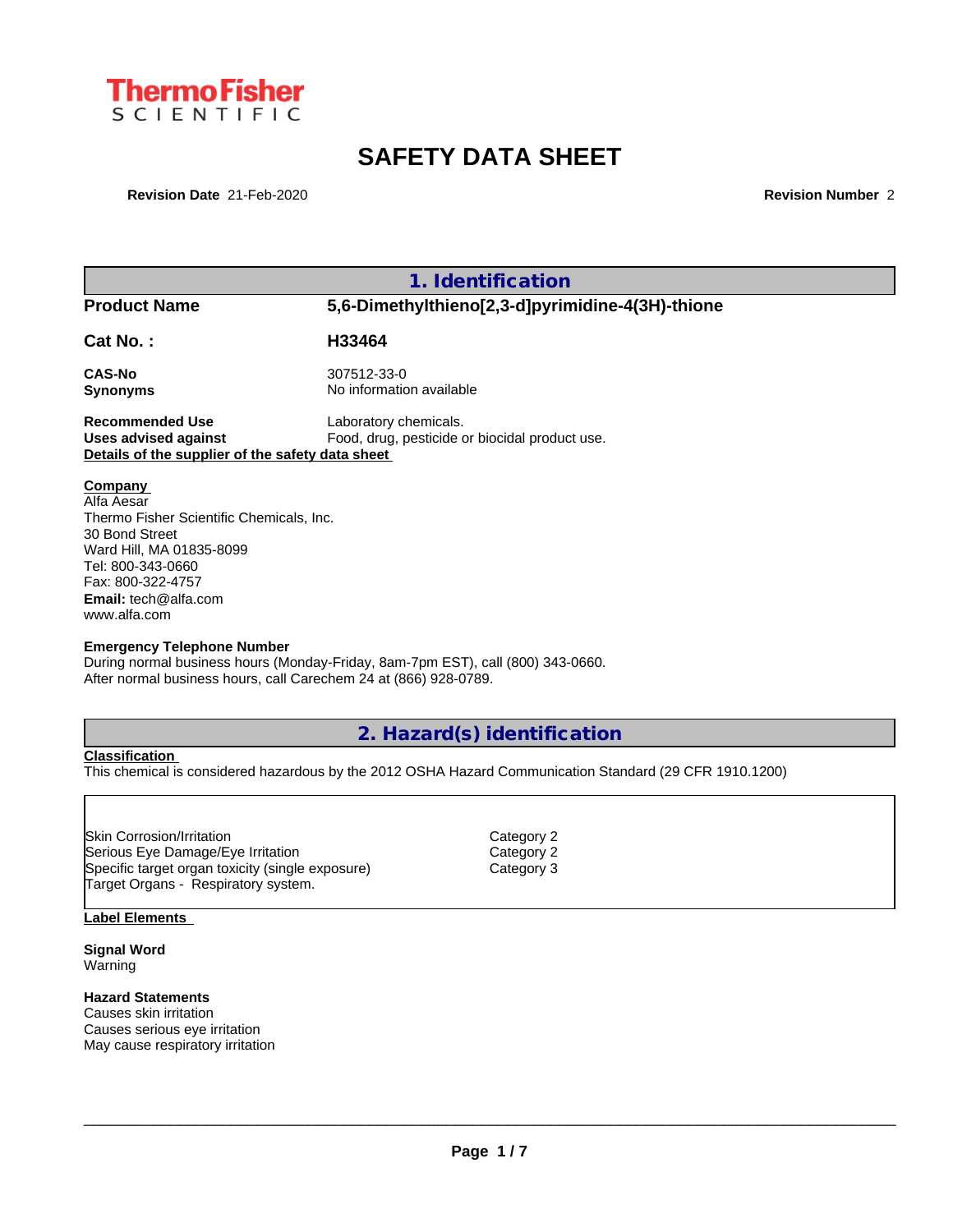

# **Precautionary Statements**

**Prevention**

Wash face, hands and any exposed skin thoroughly after handling Wear protective gloves/protective clothing/eye protection/face protection Avoid breathing dust/fume/gas/mist/vapors/spray Use only outdoors or in a well-ventilated area **Inhalation** IF INHALED: Remove victim to fresh air and keep at rest in a position comfortable for breathing Call a POISON CENTER or doctor/physician if you feel unwell **Skin** IF ON SKIN: Wash with plenty of soap and water If skin irritation occurs: Get medical advice/attention

Take off contaminated clothing and wash before reuse

### **Eyes**

IF IN EYES: Rinse cautiously with water for several minutes. Remove contact lenses, if present and easy to do. Continue rinsing If eye irritation persists: Get medical advice/attention

 $\_$  ,  $\_$  ,  $\_$  ,  $\_$  ,  $\_$  ,  $\_$  ,  $\_$  ,  $\_$  ,  $\_$  ,  $\_$  ,  $\_$  ,  $\_$  ,  $\_$  ,  $\_$  ,  $\_$  ,  $\_$  ,  $\_$  ,  $\_$  ,  $\_$  ,  $\_$  ,  $\_$  ,  $\_$  ,  $\_$  ,  $\_$  ,  $\_$  ,  $\_$  ,  $\_$  ,  $\_$  ,  $\_$  ,  $\_$  ,  $\_$  ,  $\_$  ,  $\_$  ,  $\_$  ,  $\_$  ,  $\_$  ,  $\_$  ,

### **Storage**

Store in a well-ventilated place. Keep container tightly closed

Store locked up

# **Disposal**

Dispose of contents/container to an approved waste disposal plant

**Hazards not otherwise classified (HNOC)**

None identified

# **3. Composition/Information on Ingredients**

| ,,,,,, <u>,</u>                                                                                                               | <b>CAS-No</b>         | ın                               |
|-------------------------------------------------------------------------------------------------------------------------------|-----------------------|----------------------------------|
| 10 <sub>1</sub><br>$5.6 -$<br>anvithieno <sup>ro</sup> f<br>f-thione<br>-d pyrimidine-4(<br>-۱۵۴۴.<br>3m<br>ישו<br>ווס<br>--- | $\sim$<br>2075'<br>-- | 10 <sup>o</sup><br>--<br>55 I UU |
|                                                                                                                               |                       |                                  |

# **4. First-aid measures**

| <b>General Advice</b>                | If symptoms persist, call a physician.                                                                               |
|--------------------------------------|----------------------------------------------------------------------------------------------------------------------|
| <b>Eye Contact</b>                   | Rinse immediately with plenty of water, also under the eyelids, for at least 15 minutes. Get<br>medical attention.   |
| <b>Skin Contact</b>                  | Wash off immediately with plenty of water for at least 15 minutes. If skin irritation persists,<br>call a physician. |
| <b>Inhalation</b>                    | Remove to fresh air. If not breathing, give artificial respiration. Get medical attention if<br>symptoms occur.      |
| Ingestion                            | Clean mouth with water and drink afterwards plenty of water. Get medical attention if<br>symptoms occur.             |
| Most important symptoms and          | None reasonably foreseeable.                                                                                         |
| effects<br><b>Notes to Physician</b> | Treat symptomatically                                                                                                |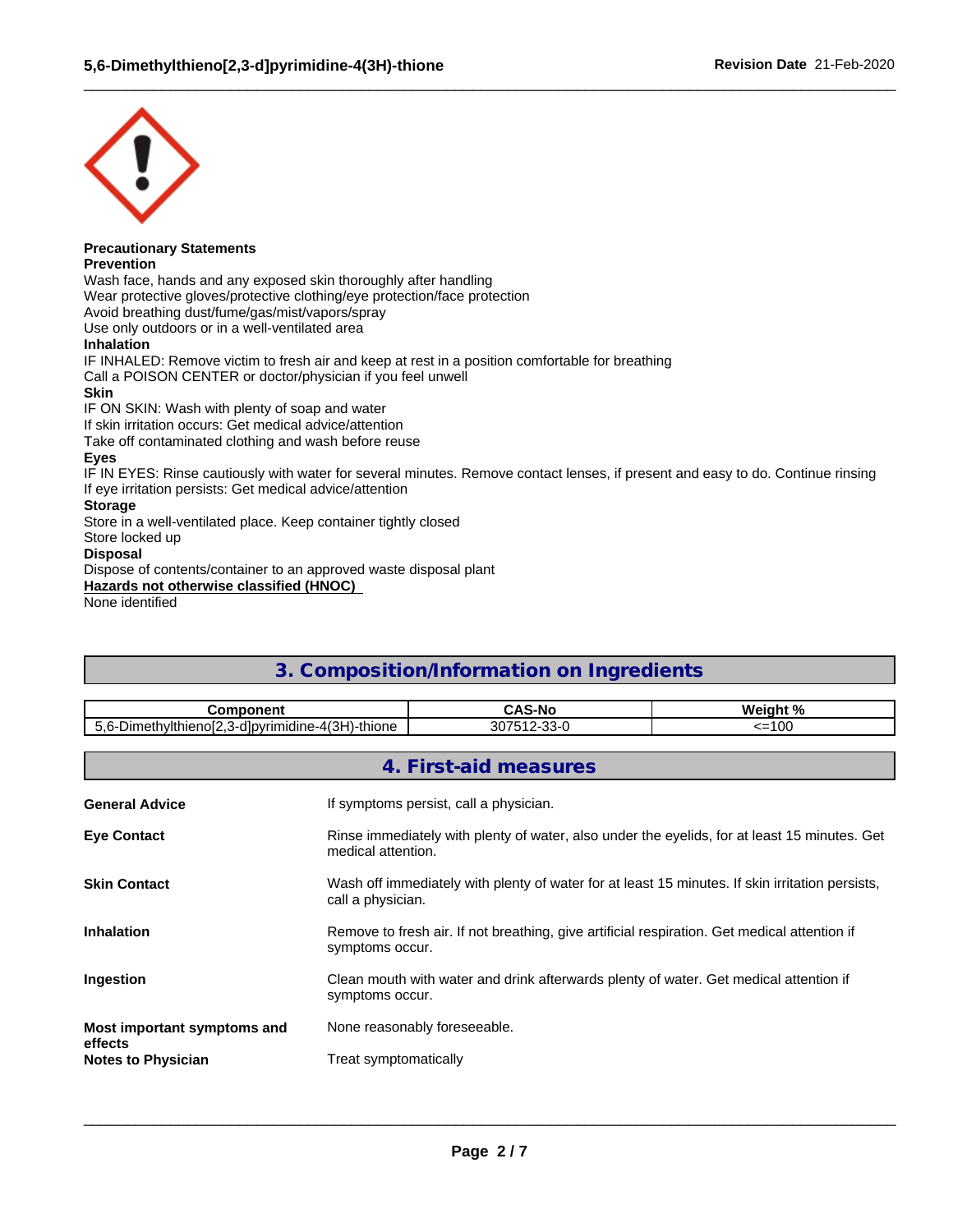# **5. Fire-fighting measures**

 $\_$  ,  $\_$  ,  $\_$  ,  $\_$  ,  $\_$  ,  $\_$  ,  $\_$  ,  $\_$  ,  $\_$  ,  $\_$  ,  $\_$  ,  $\_$  ,  $\_$  ,  $\_$  ,  $\_$  ,  $\_$  ,  $\_$  ,  $\_$  ,  $\_$  ,  $\_$  ,  $\_$  ,  $\_$  ,  $\_$  ,  $\_$  ,  $\_$  ,  $\_$  ,  $\_$  ,  $\_$  ,  $\_$  ,  $\_$  ,  $\_$  ,  $\_$  ,  $\_$  ,  $\_$  ,  $\_$  ,  $\_$  ,  $\_$  ,

| Unsuitable Extinguishing Media                                                                      | No information available                             |  |
|-----------------------------------------------------------------------------------------------------|------------------------------------------------------|--|
| <b>Flash Point</b><br>Method -                                                                      | No information available<br>No information available |  |
| <b>Autoignition Temperature</b><br><b>Explosion Limits</b>                                          | No information available                             |  |
| <b>Upper</b>                                                                                        | No data available                                    |  |
| Lower                                                                                               | No data available                                    |  |
| Sensitivity to Mechanical Impact No information available<br><b>Sensitivity to Static Discharge</b> | No information available                             |  |

#### **Specific Hazards Arising from the Chemical**

Keep product and empty container away from heat and sources of ignition.

#### **Hazardous Combustion Products**

Carbon monoxide (CO). Carbon dioxide (CO<sub>2</sub>). Nitrogen oxides (NOx). Sulfur oxides.

### **Protective Equipment and Precautions for Firefighters**

As in any fire, wear self-contained breathing apparatus pressure-demand, MSHA/NIOSH (approved or equivalent) and full protective gear.

| <b>NFPA</b><br><b>Health</b><br>2    | <b>Flammability</b>                                                                                                                               | <b>Instability</b><br>0 | <b>Physical hazards</b>                                                                                                                                                                |
|--------------------------------------|---------------------------------------------------------------------------------------------------------------------------------------------------|-------------------------|----------------------------------------------------------------------------------------------------------------------------------------------------------------------------------------|
|                                      |                                                                                                                                                   |                         |                                                                                                                                                                                        |
|                                      | 6. Accidental release measures                                                                                                                    |                         |                                                                                                                                                                                        |
| <b>Personal Precautions</b>          | formation.                                                                                                                                        |                         | Ensure adequate ventilation. Use personal protective equipment as required. Avoid dust                                                                                                 |
| <b>Environmental Precautions</b>     | Information.                                                                                                                                      |                         | Should not be released into the environment. See Section 12 for additional Ecological                                                                                                  |
| Up                                   | Methods for Containment and Clean Sweep up and shovel into suitable containers for disposal. Keep in suitable, closed<br>containers for disposal. |                         |                                                                                                                                                                                        |
|                                      | 7. Handling and storage                                                                                                                           |                         |                                                                                                                                                                                        |
| <b>Handling</b>                      |                                                                                                                                                   |                         | Wear personal protective equipment/face protection. Ensure adequate ventilation. Do not<br>get in eyes, on skin, or on clothing. Avoid ingestion and inhalation. Avoid dust formation. |
| <b>Storage</b>                       | Keep containers tightly closed in a dry, cool and well-ventilated place.                                                                          |                         |                                                                                                                                                                                        |
|                                      | 8. Exposure controls / personal protection                                                                                                        |                         |                                                                                                                                                                                        |
| <b>Exposure Guidelines</b>           | This product does not contain any hazardous materials with occupational exposure<br>limitsestablished by the region specific regulatory bodies.   |                         |                                                                                                                                                                                        |
| <b>Engineering Measures</b>          |                                                                                                                                                   |                         | Ensure that eyewash stations and safety showers are close to the workstation location.                                                                                                 |
| <b>Personal Protective Equipment</b> |                                                                                                                                                   |                         |                                                                                                                                                                                        |
| <b>Eye/face Protection</b>           | Wear appropriate protective eyeglasses or chemical safety goggles as described by<br>EN166.                                                       |                         | OSHA's eye and face protection regulations in 29 CFR 1910.133 or European Standard                                                                                                     |
| Skin and body protection             | Wear appropriate protective gloves and clothing to prevent skin exposure.                                                                         |                         |                                                                                                                                                                                        |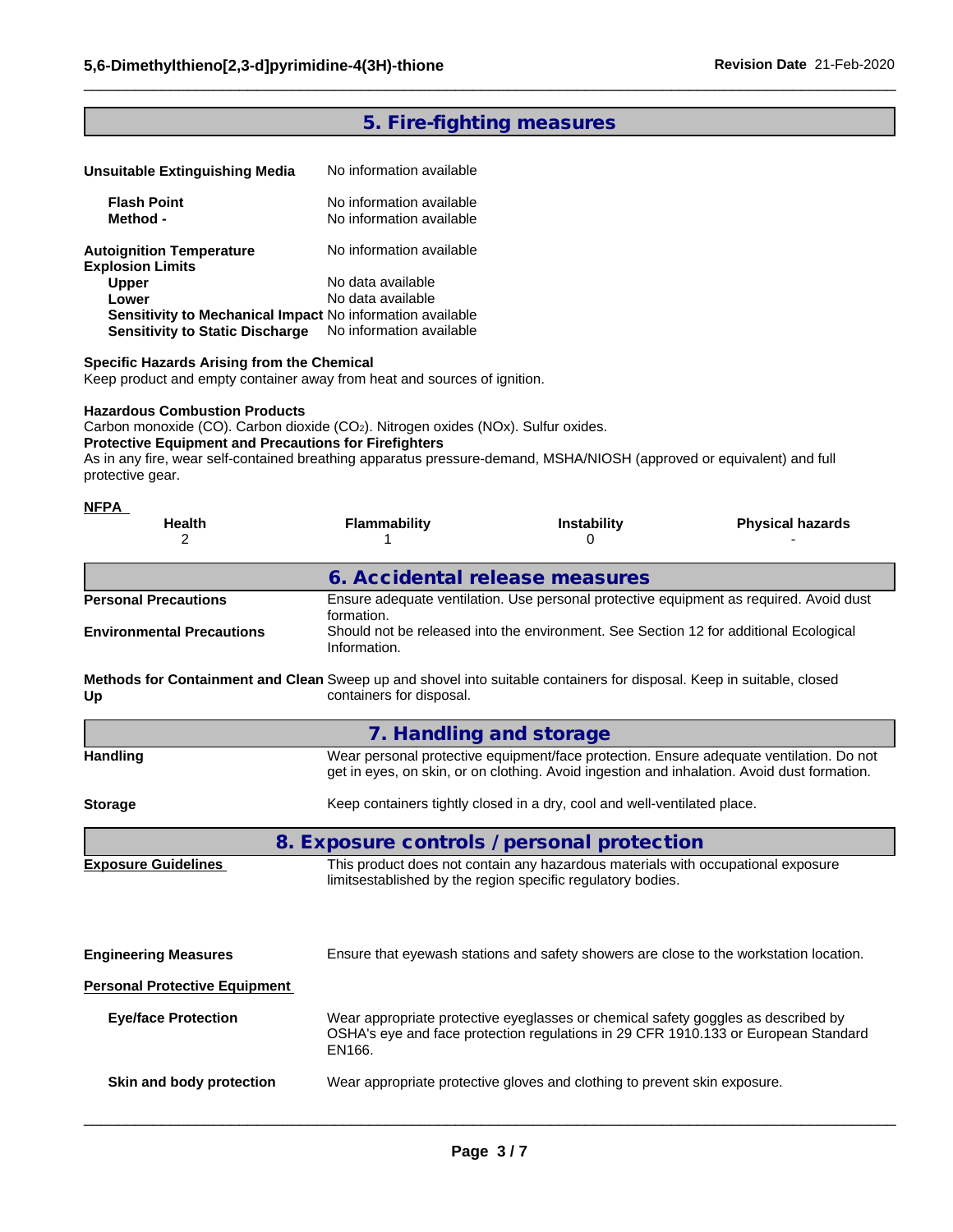| <b>Respiratory Protection</b>                                              | Follow the OSHA respirator regulations found in 29 CFR 1910.134 or European Standard<br>EN 149. Use a NIOSH/MSHA or European Standard EN 149 approved respirator if<br>exposure limits are exceeded or if irritation or other symptoms are experienced. |
|----------------------------------------------------------------------------|---------------------------------------------------------------------------------------------------------------------------------------------------------------------------------------------------------------------------------------------------------|
| <b>Hygiene Measures</b>                                                    | Handle in accordance with good industrial hygiene and safety practice.                                                                                                                                                                                  |
|                                                                            | 9. Physical and chemical properties                                                                                                                                                                                                                     |
| <b>Physical State</b>                                                      | Solid                                                                                                                                                                                                                                                   |
| Appearance                                                                 | Light yellow                                                                                                                                                                                                                                            |
| Odor                                                                       | No information available<br>No information available                                                                                                                                                                                                    |
| <b>Odor Threshold</b><br>рH                                                | No information available                                                                                                                                                                                                                                |
| <b>Melting Point/Range</b>                                                 | 238 - 244 °C / 460.4 - 471.2 °F                                                                                                                                                                                                                         |
| <b>Boiling Point/Range</b>                                                 | No information available                                                                                                                                                                                                                                |
| <b>Flash Point</b>                                                         | No information available                                                                                                                                                                                                                                |
| <b>Evaporation Rate</b>                                                    | Not applicable                                                                                                                                                                                                                                          |
| <b>Flammability (solid,gas)</b><br><b>Flammability or explosive limits</b> | No information available                                                                                                                                                                                                                                |
| <b>Upper</b>                                                               | No data available                                                                                                                                                                                                                                       |
| Lower<br><b>Vapor Pressure</b>                                             | No data available<br>No information available                                                                                                                                                                                                           |
| <b>Vapor Density</b>                                                       | Not applicable                                                                                                                                                                                                                                          |
| <b>Specific Gravity</b>                                                    | No information available                                                                                                                                                                                                                                |
| <b>Solubility</b>                                                          | No information available                                                                                                                                                                                                                                |
| Partition coefficient; n-octanol/water                                     | No data available                                                                                                                                                                                                                                       |
| <b>Autoignition Temperature</b>                                            | No information available                                                                                                                                                                                                                                |
| <b>Decomposition Temperature</b>                                           | No information available                                                                                                                                                                                                                                |
| <b>Viscosity</b>                                                           | Not applicable                                                                                                                                                                                                                                          |
| <b>Molecular Formula</b><br><b>Molecular Weight</b>                        | C8 H8 N2 S2<br>196.29                                                                                                                                                                                                                                   |
|                                                                            |                                                                                                                                                                                                                                                         |
|                                                                            | 10. Stability and reactivity                                                                                                                                                                                                                            |
| <b>Reactive Hazard</b>                                                     | None known, based on information available                                                                                                                                                                                                              |
| <b>Stability</b>                                                           | Stable under normal conditions.                                                                                                                                                                                                                         |
| <b>Conditions to Avoid</b>                                                 | Incompatible products.                                                                                                                                                                                                                                  |
| <b>Incompatible Materials</b>                                              | Strong oxidizing agents                                                                                                                                                                                                                                 |
|                                                                            | Hazardous Decomposition Products Carbon monoxide (CO), Carbon dioxide (CO2), Nitrogen oxides (NOx), Sulfur oxides                                                                                                                                       |
| <b>Hazardous Polymerization</b>                                            | Hazardous polymerization does not occur.                                                                                                                                                                                                                |
| <b>Hazardous Reactions</b>                                                 | None under normal processing.                                                                                                                                                                                                                           |
|                                                                            | 11. Toxicological information                                                                                                                                                                                                                           |
| <b>Acute Toxicity</b>                                                      |                                                                                                                                                                                                                                                         |
| <b>Product Information</b>                                                 |                                                                                                                                                                                                                                                         |
| <b>Component Information</b><br><b>Toxicologically Synergistic</b>         | No information available                                                                                                                                                                                                                                |
| <b>Products</b>                                                            |                                                                                                                                                                                                                                                         |
|                                                                            | Delayed and immediate effects as well as chronic effects from short and long-term exposure                                                                                                                                                              |
| <b>Irritation</b>                                                          | No information available                                                                                                                                                                                                                                |
|                                                                            |                                                                                                                                                                                                                                                         |
|                                                                            |                                                                                                                                                                                                                                                         |

 $\_$  ,  $\_$  ,  $\_$  ,  $\_$  ,  $\_$  ,  $\_$  ,  $\_$  ,  $\_$  ,  $\_$  ,  $\_$  ,  $\_$  ,  $\_$  ,  $\_$  ,  $\_$  ,  $\_$  ,  $\_$  ,  $\_$  ,  $\_$  ,  $\_$  ,  $\_$  ,  $\_$  ,  $\_$  ,  $\_$  ,  $\_$  ,  $\_$  ,  $\_$  ,  $\_$  ,  $\_$  ,  $\_$  ,  $\_$  ,  $\_$  ,  $\_$  ,  $\_$  ,  $\_$  ,  $\_$  ,  $\_$  ,  $\_$  ,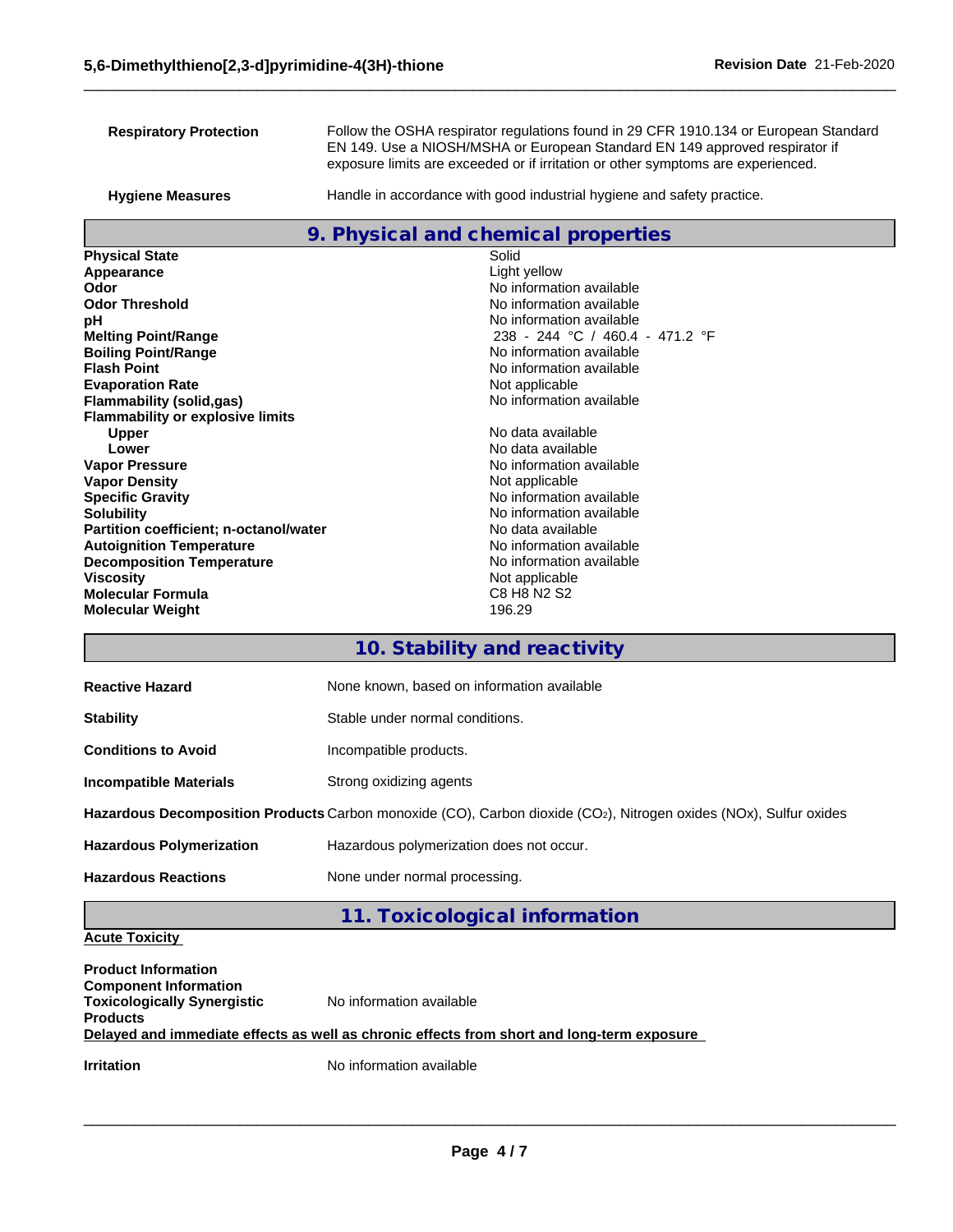**Sensitization** No information available

**Carcinogenicity** The table below indicateswhether each agency has listed any ingredient as a carcinogen.

 $\_$  ,  $\_$  ,  $\_$  ,  $\_$  ,  $\_$  ,  $\_$  ,  $\_$  ,  $\_$  ,  $\_$  ,  $\_$  ,  $\_$  ,  $\_$  ,  $\_$  ,  $\_$  ,  $\_$  ,  $\_$  ,  $\_$  ,  $\_$  ,  $\_$  ,  $\_$  ,  $\_$  ,  $\_$  ,  $\_$  ,  $\_$  ,  $\_$  ,  $\_$  ,  $\_$  ,  $\_$  ,  $\_$  ,  $\_$  ,  $\_$  ,  $\_$  ,  $\_$  ,  $\_$  ,  $\_$  ,  $\_$  ,  $\_$  ,

| <b>Component</b>                                                              | <b>CAS-No</b> | <b>IARC</b>                      | <b>NTP</b>                  | <b>ACGIH</b>                                                                                                                                                                                                                                                          | <b>OSHA</b> | <b>Mexico</b> |
|-------------------------------------------------------------------------------|---------------|----------------------------------|-----------------------------|-----------------------------------------------------------------------------------------------------------------------------------------------------------------------------------------------------------------------------------------------------------------------|-------------|---------------|
| 5,6-Dimethylthieno[2,3<br>-d]pyrimidine-4(3H)-thi<br>one                      | 307512-33-0   | Not listed                       | Not listed                  | Not listed                                                                                                                                                                                                                                                            | Not listed  | Not listed    |
| <b>Mutagenic Effects</b>                                                      |               | No information available         |                             |                                                                                                                                                                                                                                                                       |             |               |
| <b>Reproductive Effects</b>                                                   |               | No information available.        |                             |                                                                                                                                                                                                                                                                       |             |               |
| <b>Developmental Effects</b>                                                  |               | No information available.        |                             |                                                                                                                                                                                                                                                                       |             |               |
| <b>Teratogenicity</b>                                                         |               | No information available.        |                             |                                                                                                                                                                                                                                                                       |             |               |
| <b>STOT - single exposure</b><br><b>STOT - repeated exposure</b>              |               | Respiratory system<br>None known |                             |                                                                                                                                                                                                                                                                       |             |               |
| <b>Aspiration hazard</b>                                                      |               | No information available         |                             |                                                                                                                                                                                                                                                                       |             |               |
| <b>Symptoms / effects, both acute and No information available</b><br>delayed |               |                                  |                             |                                                                                                                                                                                                                                                                       |             |               |
| <b>Endocrine Disruptor Information</b>                                        |               | No information available         |                             |                                                                                                                                                                                                                                                                       |             |               |
| <b>Other Adverse Effects</b>                                                  |               |                                  |                             | The toxicological properties have not been fully investigated.                                                                                                                                                                                                        |             |               |
|                                                                               |               |                                  | 12. Ecological information  |                                                                                                                                                                                                                                                                       |             |               |
| <b>Ecotoxicity</b><br>Do not empty into drains.                               |               |                                  |                             |                                                                                                                                                                                                                                                                       |             |               |
| <b>Persistence and Degradability</b>                                          |               | No information available         |                             |                                                                                                                                                                                                                                                                       |             |               |
| <b>Bioaccumulation/Accumulation</b>                                           |               | No information available.        |                             |                                                                                                                                                                                                                                                                       |             |               |
| <b>Mobility</b>                                                               |               | No information available.        |                             |                                                                                                                                                                                                                                                                       |             |               |
|                                                                               |               |                                  | 13. Disposal considerations |                                                                                                                                                                                                                                                                       |             |               |
| <b>Waste Disposal Methods</b>                                                 |               |                                  |                             | Chemical waste generators must determine whether a discarded chemical is classified as a<br>hazardous waste. Chemical waste generators must also consult local, regional, and<br>national hazardous waste regulations to ensure complete and accurate classification. |             |               |

|                                                            | 14. Transport information  |
|------------------------------------------------------------|----------------------------|
| <b>DOT</b>                                                 | Not regulated              |
| $\underline{\overline{TDG}}$<br>$\underline{\overline{I}}$ | Not regulated              |
|                                                            | Not regulated              |
| <b>IMDG/IMO</b>                                            | Not regulated              |
|                                                            | 15. Regulatory information |

### **United States of America Inventory**

| Component                                            | <b>CAS-No</b> | <b>TSCA</b> | <b>TSCA Inventory notification -</b><br><b>Active/Inactive</b> | <b>TSCA - EPA Regulatory</b><br><b>Flags</b> |
|------------------------------------------------------|---------------|-------------|----------------------------------------------------------------|----------------------------------------------|
| 5,6-Dimethylthieno[2,3-d]pyrimidin<br>e-4(3H)-thione | 307512-33-0   |             |                                                                |                                              |

#### **Legend:**

**TSCA** - Toxic Substances Control Act, (40 CFR Part 710)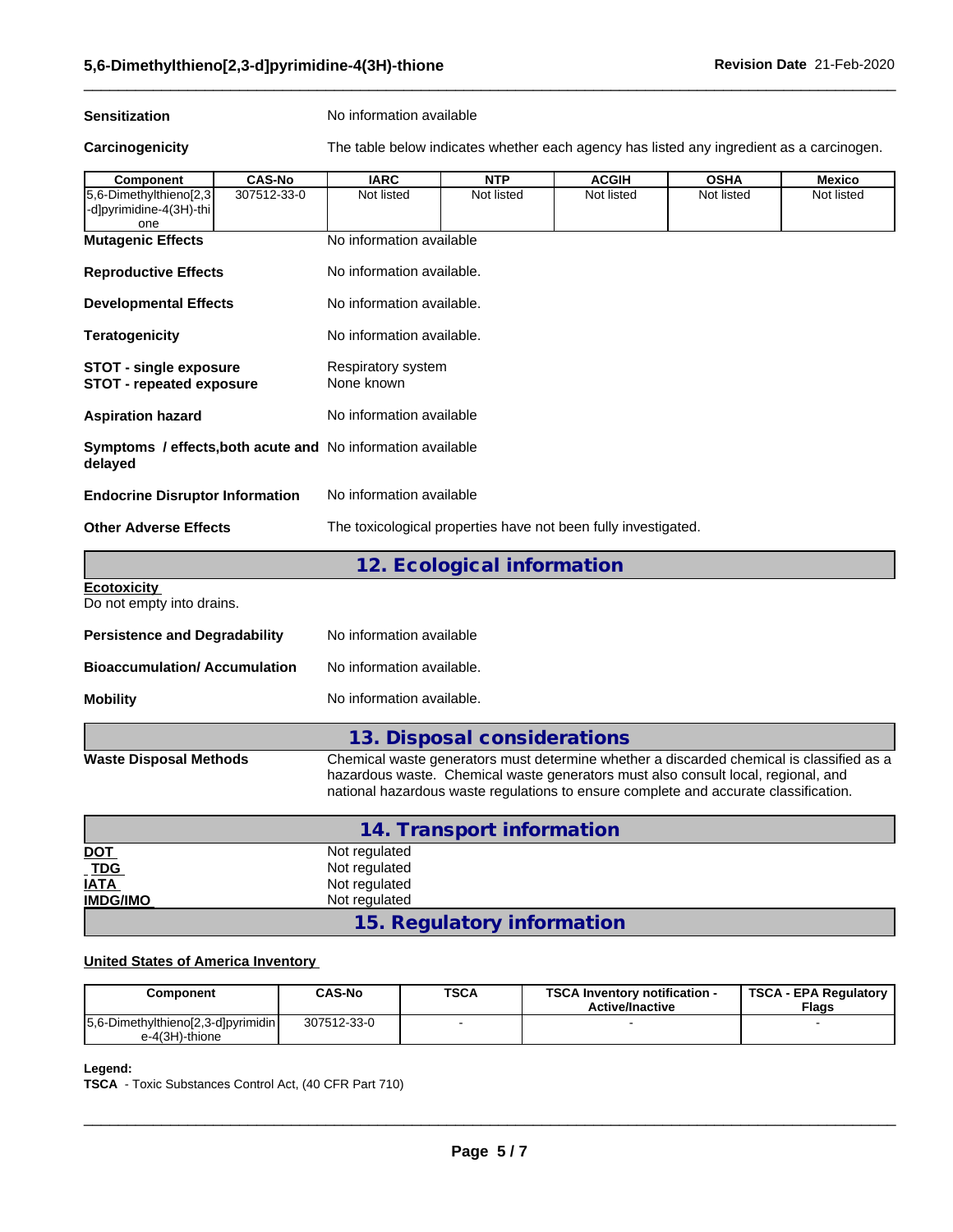### X - Listed

'-' - Not Listed

**TSCA 12(b)** - Notices of Export Not applicable

#### **International Inventories**

Canada (DSL/NDSL), Europe (EINECS/ELINCS/NLP), Philippines (PICCS), Japan (ENCS), Australia (AICS), China (IECSC), Korea (ECL).

| Component                            | <b>CAS-No</b> | <b>DSL</b> | <b>NDSL</b> | <b>EINECS</b> | <b>PICCS</b> | <b>ENCS</b> | <b>AICS</b> | <b>IECSC</b> | KECL |
|--------------------------------------|---------------|------------|-------------|---------------|--------------|-------------|-------------|--------------|------|
| [5,6-Dimethylthieno[2,3-d]pyrimidin] | 307512-33-0   |            |             |               |              |             |             |              |      |
| e-4(3H)-thione                       |               |            |             |               |              |             |             |              |      |

 $\_$  ,  $\_$  ,  $\_$  ,  $\_$  ,  $\_$  ,  $\_$  ,  $\_$  ,  $\_$  ,  $\_$  ,  $\_$  ,  $\_$  ,  $\_$  ,  $\_$  ,  $\_$  ,  $\_$  ,  $\_$  ,  $\_$  ,  $\_$  ,  $\_$  ,  $\_$  ,  $\_$  ,  $\_$  ,  $\_$  ,  $\_$  ,  $\_$  ,  $\_$  ,  $\_$  ,  $\_$  ,  $\_$  ,  $\_$  ,  $\_$  ,  $\_$  ,  $\_$  ,  $\_$  ,  $\_$  ,  $\_$  ,  $\_$  ,

#### **U.S. Federal Regulations**

| <b>SARA 313</b>                                                                                                                            | Not applicable                                              |
|--------------------------------------------------------------------------------------------------------------------------------------------|-------------------------------------------------------------|
| <b>SARA 311/312 Hazard Categories</b>                                                                                                      | See section 2 for more information                          |
| <b>CWA (Clean Water Act)</b>                                                                                                               | Not applicable                                              |
| <b>Clean Air Act</b>                                                                                                                       | Not applicable                                              |
| <b>OSHA</b> - Occupational Safety and<br><b>Health Administration</b>                                                                      | Not applicable                                              |
| <b>CERCLA</b>                                                                                                                              | Not applicable                                              |
| <b>California Proposition 65</b>                                                                                                           | This product does not contain any Proposition 65 chemicals. |
| U.S. State Right-to-Know<br><b>Regulations</b>                                                                                             | Not applicable                                              |
| <b>U.S. Department of Transportation</b><br>Reportable Quantity (RQ):<br><b>DOT Marine Pollutant</b><br><b>DOT Severe Marine Pollutant</b> | N<br>N<br>N                                                 |
| <b>U.S. Department of Homeland</b><br><b>Security</b>                                                                                      | This product does not contain any DHS chemicals.            |
| <b>Other International Regulations</b>                                                                                                     |                                                             |
| <b>Mexico - Grade</b>                                                                                                                      | No information available                                    |

|                                                                      | 16. Other information                                                                             |
|----------------------------------------------------------------------|---------------------------------------------------------------------------------------------------|
| <b>Prepared By</b>                                                   | Health, Safety and Environmental Department<br>Email: tech@alfa.com<br>www.alfa.com               |
| <b>Revision Date</b><br><b>Print Date</b><br><b>Revision Summary</b> | 21-Feb-2020<br>21-Feb-2020<br>SDS authoring systems update, replaces ChemGes SDS No. 307512-33-0. |

### **Disclaimer**

The information provided in this Safety Data Sheet is correct to the best of our knowledge, information and belief at the date of its publication. The information given is designed only as a guidance for safe handling, use, processing, storage, transportation, disposal and release and is not to be considered a warranty or quality specification. The information